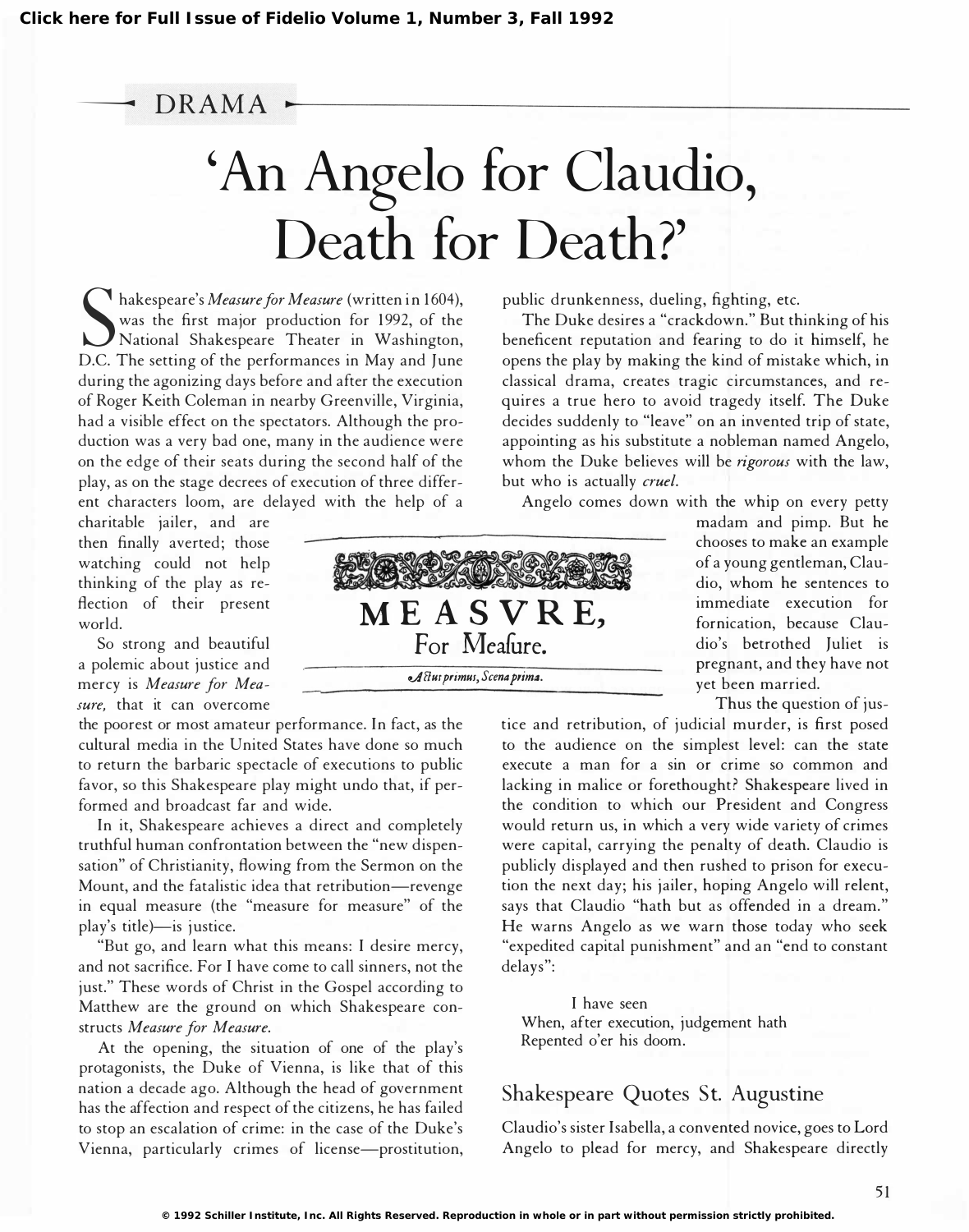puts into her words St. Augustine's celebrated rule of Christian correction: hate the sin, but love the sinner. Isabella says of her brother's crime,

There is a vice that I do most abhor, And most desire should meet the blow of justice, For which I would not plead, but that I must . . . . I have a brother is condemned to die. I do beseech you let it be his fault, And not my brother.

In this famous scene, in which Angelo finally offers to pardon Claudio's fornication if Isabella will fornicate with him, Angelo first is shocked by his inability even to understand what she means:

Condemn the fault, and not the actor of it? Why, every fault's condemned ere it be done: Mine were the very cipher of a function To fine the faults and let go by the actor.

In response, Angelo mouths the stoic fatalism which cloaks all attempts to base law and justice on mere procedure and "efficient" retribution. He claims that cutting off Claudio's "foul" life is what everyone needs (as we hear today, "so the others concerned can get on with their lives"):

I pity those I do not know, Which a dismissed offense would after gall, And do him right that, answering one foul wrong, Lives not to act another.

But then, momentarily alone, he admits to himself that the real purpose of these procedures and rules of "efficient" retribution, is to create the mere scarecrow appearance of justice, the substance of which he does not desire:

o place, 0 form, How often dost thou with thy case, thy habit, Wrench awe from fools. . . . Let's write "Good Angel" on the devil's horn.

Angelo tries to impose this fatalistic, procedural view of right and wrong on Isabella, as he makes her his offer:

I, now, the voice of recorded law, Pronounce a sentence on your brother's life; Might there not be a charity in sin To save this brother's life?

And finally, when she threatens to expose him, he tells her that his power, his procedures, determine right and wrong, true and false:

As for you, Say what you can, my false o'er weighs your true.

This is *administrative fascism* wielding the power and threat of execution. But it must be said that the National Shakespeare Theater's conscious attempt to use as its model the movie Cabaret, with its pornographic portrayal of nightclub debauchery in existentialist Weimar Germany, for portraying Shakespeare's attack on the core idea of fascist law, is a dramatic disaster. The effect is that the license of a sexual underworld is seen as the alternative to Angelo's repression; the company went so far as to add characters-female prostitutes-who are nowhere to be found in Shakespeare's play (so that Claudio's friend Lucio and others can writhe around on the floor with them), and to take other arrogant liberties with the text.

The real core of the performance's disorientation is that the company does not understand the Augustinian idea of mercy stated by Isabella; in fact, they show no understanding of the *heroic* character of Isabella at all. She is presented merely as an oppressed woman, and the characterization of the other major figures suffers like distortion. As can be imagined, the resulting production, particularly as Shakespearian acting, is very poor.

# But a Convicted Murderer?

As the jailer and the disguised Duke try to stop the execution, Shakespeare raises his attack on judicial murder to another plane. The Duke-now disguised as a friarand Isabella, trick Angelo into meeting his own rejected and lovesick former fianceé for a midnight trist, Angelo thinking he has possessed Isabella instead. Angelo then demands Claudio's head anyway. The "friar" suggests that the jailer instead behead a convicted, hardened murderer-Barnadine-held nine years in the same prison, and send Barnadine's head to Angelo instead.

Here the audience experiences a strong tension and apprehension: the Duke, who we thought beneficent, is about to treat another man's life with the same callous expediency shown by Angelo, in order to save Claudio's life. But this is a convicted murderer, unrepentant and drunk in his cell, alive after nine years only because "his friends still wrought reprieves for him." The question of the death penalty is now confronted on a sharper level: may the friar-who is really the Duke, the state's true authority-now cause his immediate execution?

In a blunt, comic confrontation which is so abrupt that it raises tension as well as laughter, Barnadine staggers out and declares himself drunk and unprepared to die today, and lurches back to his cell. He is a parodied